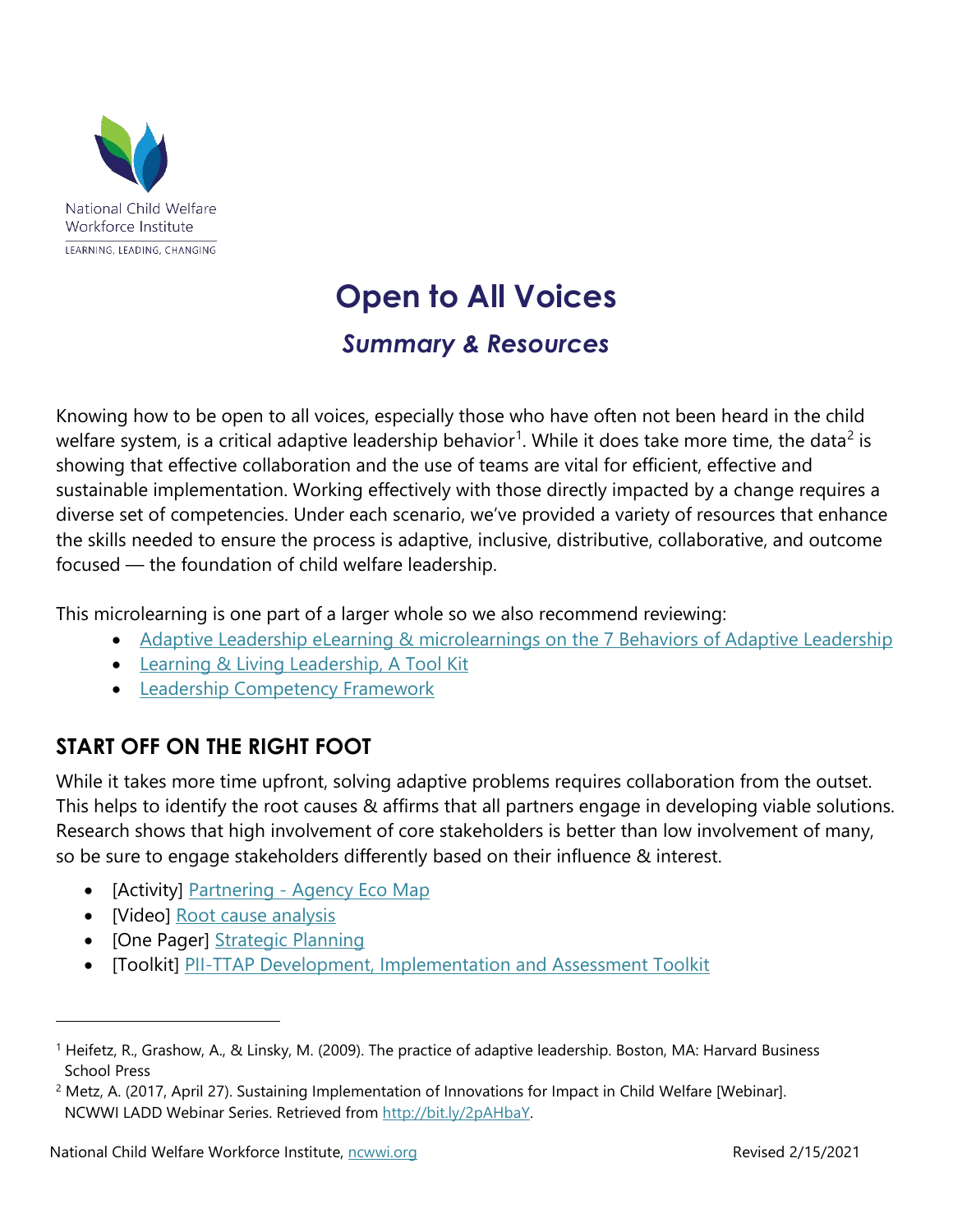- [Online Modules] [AI Active Implementation Hub](http://unc.live/2nC4b9T)
- [Microlearning] [Leading Change with Vision](http://courses.ncwwi.org/course/view.php?id=45)
- [Microlearning] [Get on the Balcony](http://courses.ncwwi.org/course/view.php?id=46)
- [Microlearning] Think Politically
- [Microlearning] Giving Work Back
- [Microlearning] Change & Roles People Play

## **OH NO, NOT HIM**

Different points of view can be frustrating, but if you listen, it will cue you in to the adaptive problems that have to be addressed. Make sure to protect voices of dissent & manage attempts by others to invalidate new voices. Diverse opinions will increase the likelihood of conflict, however, this can be a good thing! Don't suppress or shy away from it but use it as a tool to inspire creativity & innovation.

- [Microlearning] Regulating Distress
- [Microlearning] [Orchestrating Conflict](http://courses.ncwwi.org/course/view.php?id=56)
- [Microlearning] Your Guide to Holding Steady

### **DON'T SKIP THE PREP**

Both external and internal stakeholders need to be prepared to ensure buy-in; to support the probability that staff will relinquish decision-making power; to prevent tokenism; and to increase the likelihood of a positive, productive experience. During this process, make sure to acknowledge & address any adaptive issues (priorities, beliefs, habits & loyalties) that could prevent staff from seeing the value of family/youth/community voice during the change initiative process.

- [eLearning] [NCWWI Courses of Change Implementation](http://courses.ncwwi.org/course/index.php?categoryid=19)
- [Toolkit] [Stakeholder Engagement, Tools for Action](http://bit.ly/2pmxLwK)
- [\[Workbook\] Strategic Sharing](http://bit.ly/2o0iRMl)
- [Publication] [Gaining Buy-In From the Front Line During Times of Change](http://bit.ly/2g5AbN6)
- [Worksheet] Resilience Got Change?
- [\[Worksheet\] Organizational Assessment](http://bit.ly/1r5vwhd)

### **ARE YOU LISTENING?**

Working in complex systems ensures a wide variety of perspectives that need to be at the table in order to solve adaptive problems. To ensure inclusive, meaningful participation you've got to listen more than you talk; be authentic, transparent, open minded, respectful; treat stakeholders as partners; and use an explicit decision making process.

- [Microlearning] Strength Based Teams
- [Article] [Being open minded](http://bit.ly/2o7okDC)
- [Article] [Seek first to understand, then to be understood](http://bit.ly/2oS4Owr)
- [Article] [The 12 Ways Great Leaders Build Trust](http://bit.ly/2prADZ8)